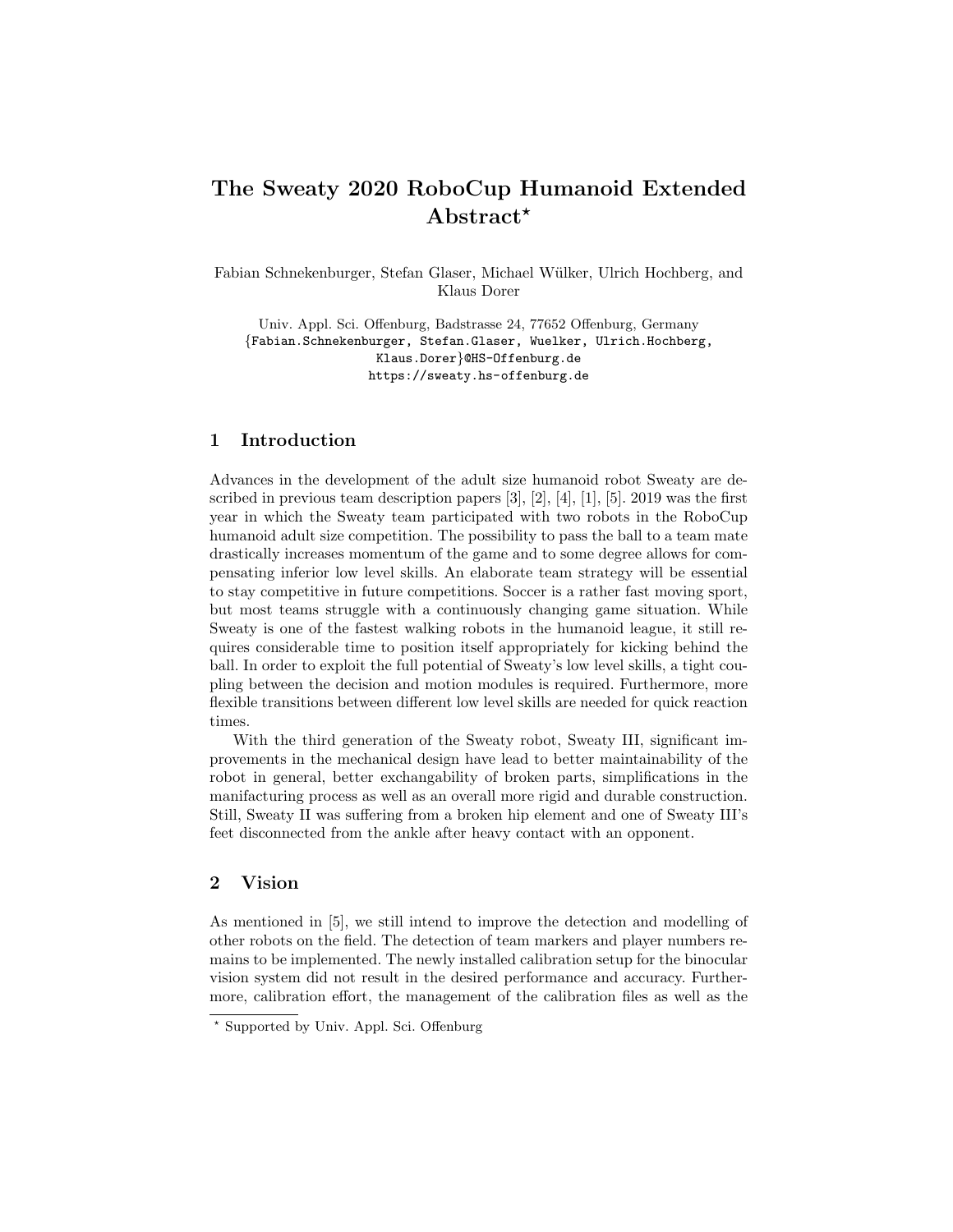sensibility of the binocular camera system in general pose serious drawbacks with respect to its maintainablility. To overcome this issues, we decided to use the ready-to-buy binocular ZED Mini<sup>1</sup> camera system. A further benefit of the ZED Mini camera system is the automatic synchronization of the camera images and the IMU measurements. The vision system is already working with the new ZED Mini camera.

#### 3 Software

The introduction of the ROS middleware has dramatically improved maintainablility of the code base as well as the development and debugging process. However, ROS was mainly used to interconnect the major components: vision, decision and motion. There is still a lot of information within the individual components that is interesting to know, but not available in the log files. As a consequence, the major components still need to be debugged as an unit. Similarly, the development of new modules is challenging, as they have to be integrated into their respective component for testing with live log data. While the code-generated Matlab/Simulink programm for controlling Sweatys' actuators provided excellent real-time performance, even slight changes to the system require significant compilation time, slowing down the development process.

For this reasons, it was decided to further separate the major components into multiple nodes dedicated to specific tasks and to increase the use of the ROS ecosystem. To assure real-time performance, we are currently porting the Matlab/Simulink programm to C++ using ROS2.

## 4 Hardware

We are still working on incorporating the additional position and speed sensors of the joints to improve their compliance, as described in [5]. The required hardware is installed on Sweaty III and the corresponding motor controller software is currently under testing. It is not planned to repeat this upgrade for Sweaty II.

### References

- 1. Akbas, M.S., Burkhart, M., Dorer, K., Friedrich, A., Higel, L., Hochberg, U., Jahn, N.M., Kirn, R., Niederhofer, M., Sattler, M., Scharffenberg, M., Schickl, L., Schillings, R., Schmidt, S., Schnekenburger, F., Wülker, M.: The Sweaty 2018 RoboCup Humanoid Adult Size Team Description. Humanoid League Team Descriptions, RoboCup 2018, Montreal (Jun 2018)
- 2. Dietsche, A., Dorer, K., Fehrenbach, M., Frei, W., Friedrich, A., Förtsch, K., Glaser, S., Hochberg, U., Jahn, N.M., Kirn, R., Koger, R., Nguyen, D., Niederhofer, M., Scharffenberg, M., Schickl, L., Schnekenburger, F., Tankeu, U., Tropmann, I., Weiler, D., Wülker, M., Zakaroshvili, A.: The Sweaty 2016 RoboCup Humanoid Adult Size Team Description. Humanoid League Team Descriptions, RoboCup 2016, Leipzig (Jul 2016)

<sup>1</sup> https://www.stereolabs.com/zed-mini/